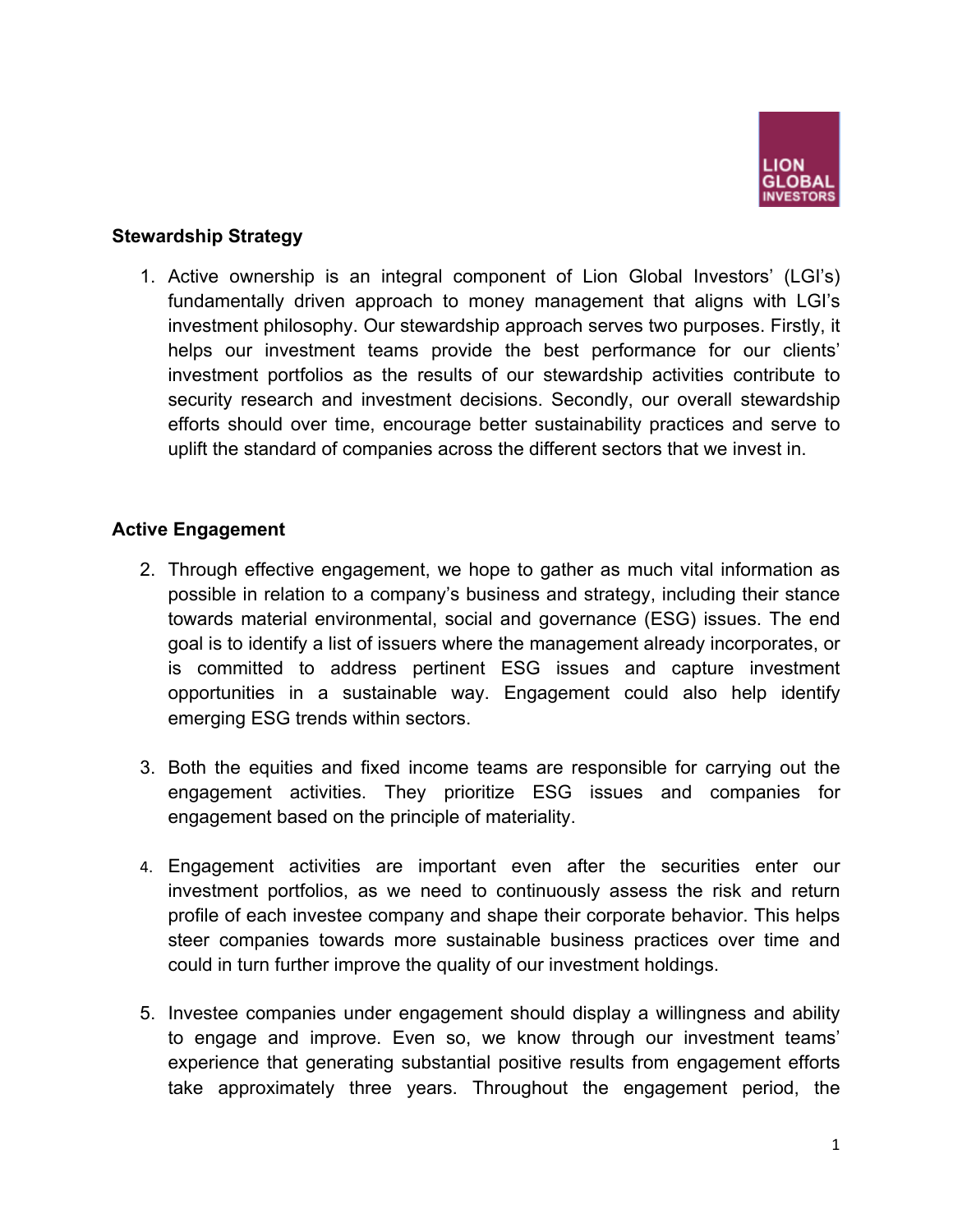investment teams keep track of these companies' progress while keeping in mind the investment thesis and our investment positions. The three year mark is also in line with how our investment teams think about the investment horizon (see LGI's sustainability strategy).

## **Prudent and Effective Voting**

- 6. Engagement efforts can be further reinforced by exercising our proxy voting rights with prudence. We support resolutions that promote long term sustainability of companies in our portfolios, and would vote in a way that encourage companies to address material ESG issues.
- 7. In executing our proxy voting rights, LGI engages the services of a reputable third party proxy advisor with global experience. While the proxy advisor offers vote recommendations, LGI investment teams have the ability to override the recommendations should there be differing views on what is deem to be in the best interest of our clients.

### **Conflict of interests in vote execution**

8. In cases where there exists a potential conflict of interest, for instance, due to relationships between an investee company and LGI's substantial shareholders or senior management, our investment teams have to either obtain instructions from a segregated account client or to exercise such votes in consultation with the trustee under a collective investment scheme arrangement.

#### **Escalation process**

9. There is also an escalation process in place for investee companies that have either deteriorated or made insufficient progress in areas material to the companies' business sustainability. After approximately three years of assessment or less, taking into account engagements efforts and where applicable, the prudent exercise of our voting rights, such companies with poorer sustainability efforts would initially be placed on a restricted list where investment teams are not allowed to increase allocation while the investment teams confirm the assessment in consultation with the CIO, head of asset class, and the ESG department. If the verdict is such that the investee company has material ESG risks that are unlikely to be rectifiable in a reasonable period and would cause